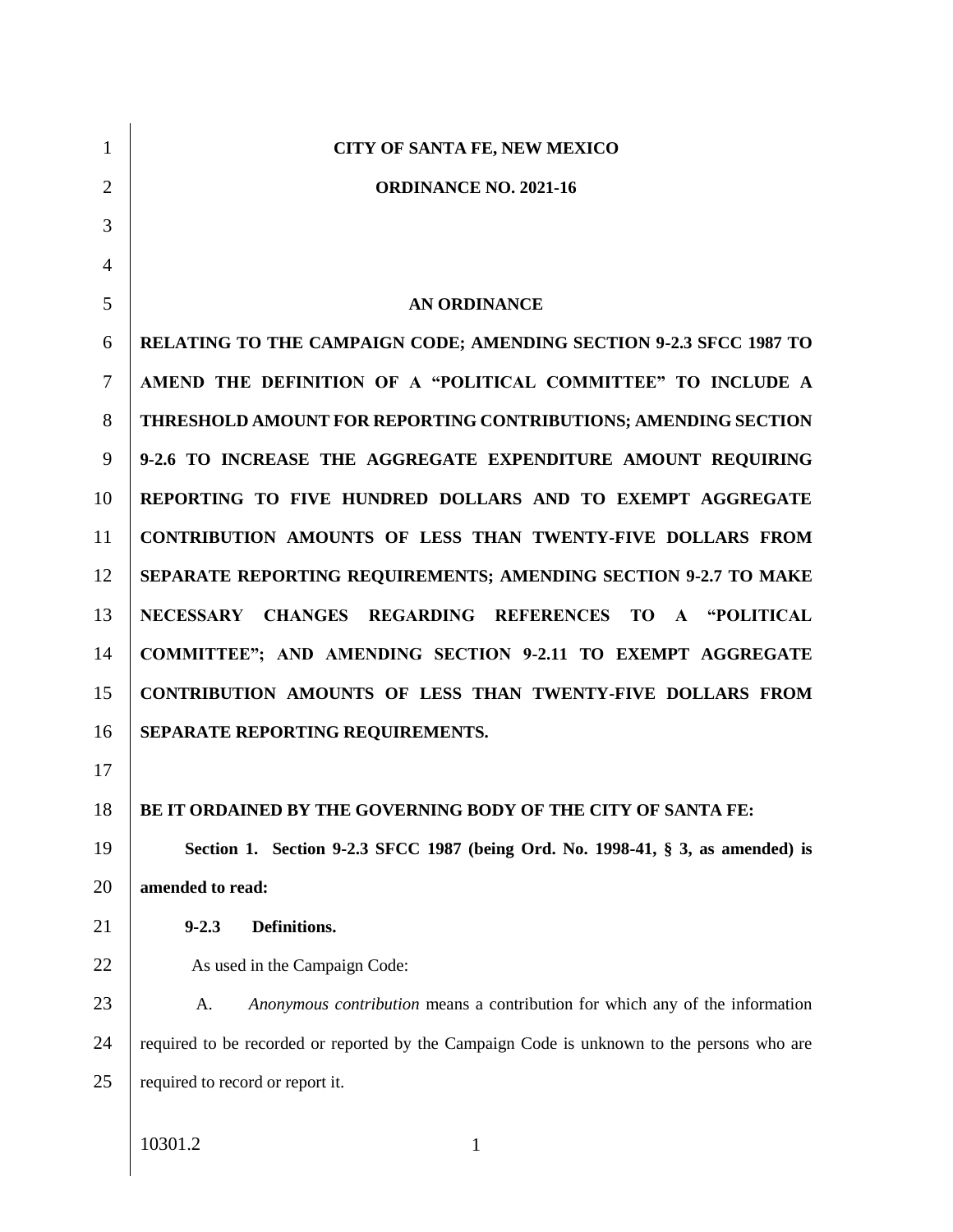1 B. *Ballot proposition* means any measure, amendment or other question submitted to,  $2 \mid$  or proposed for submission to, a popular vote at a Santa Fe election

3 C. *Campaign depository* means a bank, mutual savings bank, savings and loan 4 association or credit union doing business in this state under which a campaign account or accounts 5 are maintained.

6 D. *Campaign finance statement* means a report of all contributions received and 7 expenditures made according to a form prescribed by the city clerk which, when completed and 8 filed, provides the information required in the sections to follow.

9 E. *Campaign materials* means any published communication, electronic or otherwise, 10 disseminated to more than one hundred (100) persons that either supports the election or defeat of 11 any identifiable candidate or candidates or supports the approval or defeat of a ballot proposal, 12 other than communications to, or editorials, reports, or commentary by news media.

13 F. *Campaign treasurer and deputy campaign treasurer* means the individual who is 14 responsible for keeping the financial records of the political committee or candidate (the candidate 15 may be their own campaign treasurer or deputy campaign treasurer).

16 G. *Candidate* means any individual who seeks election to a Santa Fe municipal office. 17 An individual shall be a candidate when they:

18 (1) Announce publicly;

19 (2) File for office;

20 (3) When contributions are accepted or expenditures made; or

21 (4) Any activity is held to promote an election campaign of an individual if 22 that activity is endorsed or supported by that person or if the benefits of such activity are 23 **later accepted by such person.** 

24 H. *Charity* means an organization that is exempted from federal taxation by Title 26 25 | United States Code, section  $501(c)(3)$ .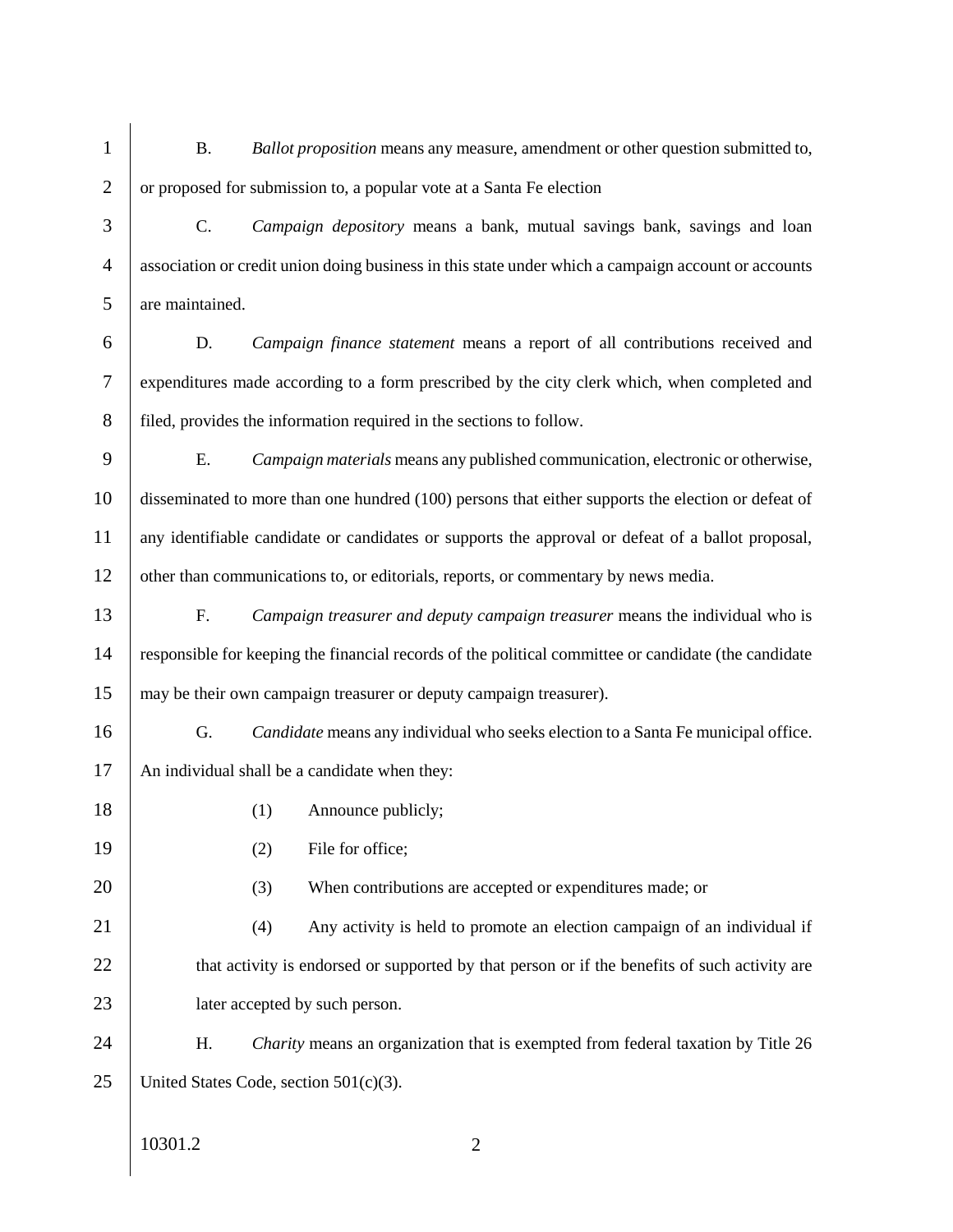| $\mathbf{1}$   | Contribution means a loan, loan guarantee, gift, advance, pledge, contract,<br>Ι.                       |
|----------------|---------------------------------------------------------------------------------------------------------|
| $\overline{2}$ | agreement or promise of money or anything of value or other obligation, whether or not these items      |
| 3              | are legally enforceable, made directly or indirectly, to a candidate or political committee, or to a    |
| $\overline{4}$ | person obligated to file a report under Subsection 9-2.6 SFCC 1987, for the purpose of supporting       |
| 5              | the election or defeat of any identifiable candidate or the approval or defeat of a ballot proposition. |
| 6              | The term "contribution" includes:<br>(1)                                                                |
| 7              | The transfer of funds or anything of value between political<br>(a)                                     |
| 8              | committees                                                                                              |
| 9              | (b)<br>The transfer of anything of value for less than full consideration;                              |
| 10             | Interest, dividends or other income derived from the investment<br>(c)                                  |
| 11             | of campaign funds;                                                                                      |
| 12             | (d)<br>The payment for the services of an individual serving on behalf of                               |
| 13             | a candidate or political committee, which payments are made by a third party;                           |
| 14             | (e)<br>The purchase of tickets for fundraising events such as dinners,                                  |
| 15             | rallies, raffles, etc. and the proceeds of collections at fundraising events; and                       |
| 16             | A coordinated expenditure.<br>(f)                                                                       |
| 17             | The term "contribution" does not include a volunteer's personal services<br>(2)                         |
| 18             | provided without compensation or the travel or personal expenses of such a campaign                     |
| 19             | worker.                                                                                                 |
| 20             | J.<br>Contributor means:                                                                                |
| 21             | (1)<br>Individual contributor means an individual who makes a contribution                              |
| 22             | from their personal assets which are not those of a business, corporation, partnership, labor           |
| 23             | organization, unincorporated association or political committee.                                        |
| 24             | Business or organizational contributor means an individual who uses the<br>(2)                          |
| 25             | assets of a business, corporation, partnership, labor organization, unincorporated                      |
|                | 10301.2<br>3                                                                                            |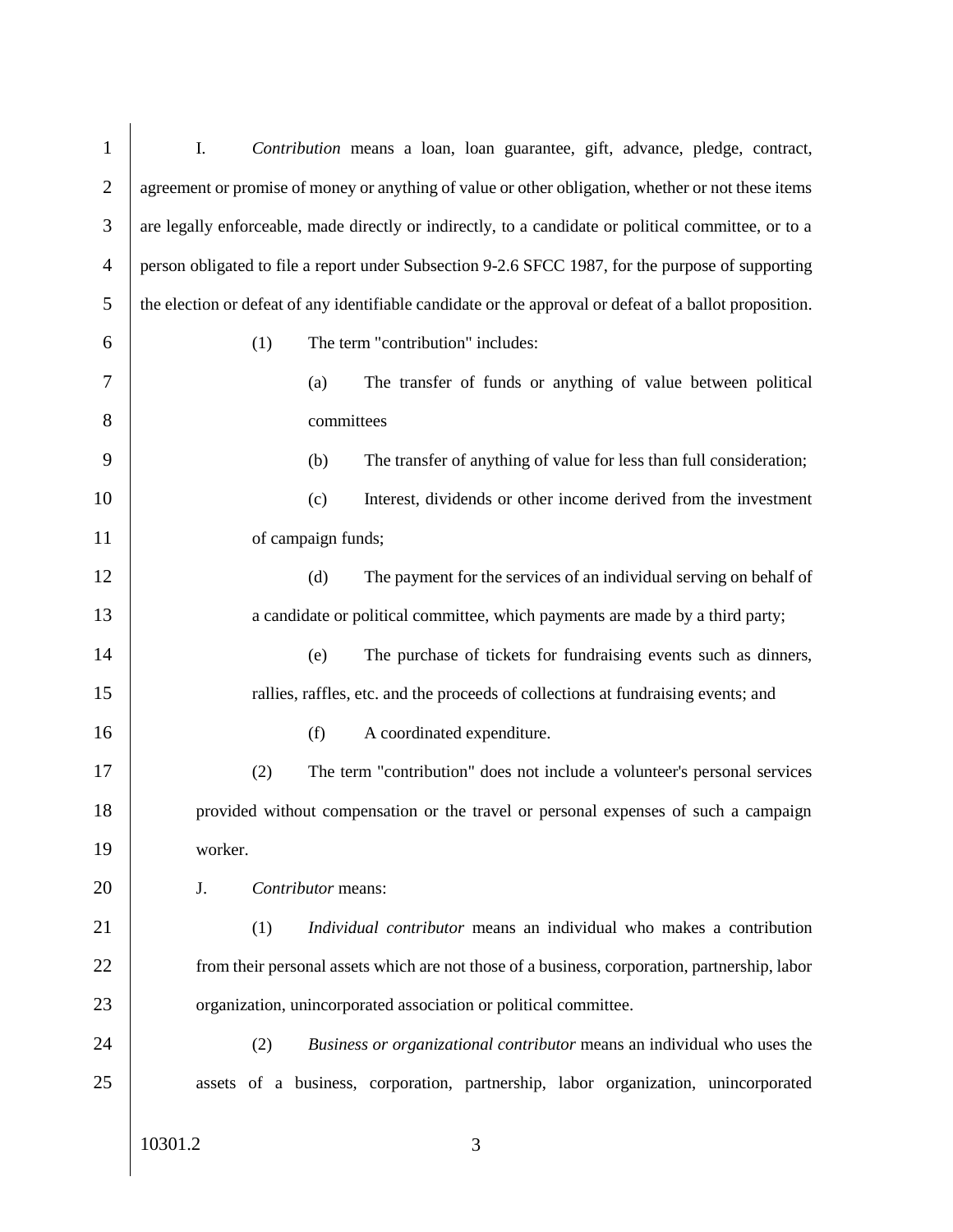1 association or political committee as a contribution, or any business, corporation, 2 partnership, labor organization, unincorporated association or political committee which 3 makes a contribution. 4 K. *Coordinated expenditure* means an expenditure made: 5 (1) By an individual or entity other than a candidate or the candidate's 6 political committee; and 7 (2) In cooperation, consultation, or concert with, or at the request or 8 suggestion of, a candidate, his/her representatives or agents or the candidate's political 9 committee, including but not limited to, the following examples in  $9-2.3(K)(2)(a)-(d)$ : 10 (a) There has been substantial discussion between the individual or 11 entity making the expenditure and the candidate, candidate's political committee, 12 or his/her representatives or agents. Substantial discussion includes, but is not 13 limited to, an exchange of campaign strategies, polling information, voter lists or 14 any other similar information that would facilitate the election or defeat of a 15 candidate. 16 (b) An entity making the expenditure is directly or indirectly formed 17 or established by or at the request or suggestion of, or with the encouragement of 18 the candidate, candidate's political committee, or his/her representatives or agents; 19 (c) The candidate, candidate's political committee or his/her 20 **Propresentatives or agents has solicited funds or engaged in other fundraising** 21 activities on behalf of the person or entity making the expenditure during the 22 welve-month (12) period preceding the date of the expenditure. Fundraising 23 activities include, but are not limited to, exchanging names of potential donors or 24 other lists to be used in engaging in fundraising activity, regardless of whether or 25 not the individual or entity pays fair market value for the names or lists provided;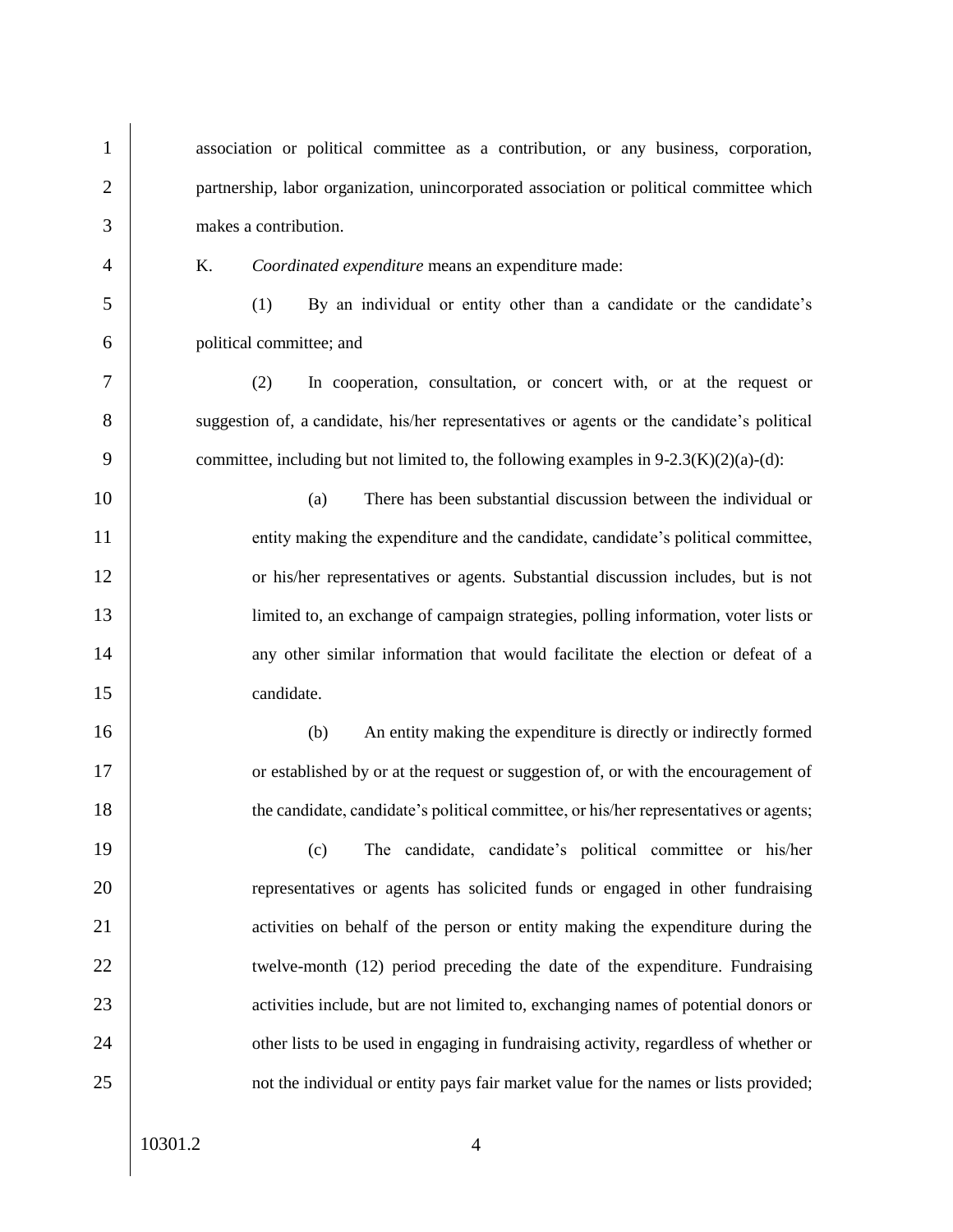or being a featured guest or speaker at a fundraising event for the benefit of the 2 entity making the expenditure.

 (d) If the individual or entity making the expenditure has employed, has in a leadership position, or has accepted a donation of the campaign related professional services of any person, who, during the twelve-month (12) period preceding the date of the expenditure, has been an employee of, has advised, or provided or is providing services to the candidate or candidate's political committee. These services include, but are not limited to, any services in support 9 of the candidate's or candidate's political committee's campaign activities, such 10 as advertising, message, strategy or policy services, polling, allocation of **resources**, fundraising or campaign operations.

(e) An expenditure is not a coordinated expenditure solely because:

 (i) The individual or entity and a candidate or candidate's 14 | political committee use the same vendor to provide polling services, printing or distribution services or physical space, provided that the vendor has in place prior to the expenditure a firewall to ensure that there is no exchange of information between the individual or entity and the candidate 18 or campaign committee. Evidence of an adequate firewall is a vendor's formal written policy or a contractual agreement with the vendor **prohibiting the exchange of information between the individual or entity** 21 and the candidate or candidate's political committee, which policy or **contract is distributed to all relevant employees, consultants, and clients** 23 affected by the policy or contract. The firewall shall be designed and 24 | implemented to prohibit the flow of information between employees and **consultants** providing services to the individual and entity and to those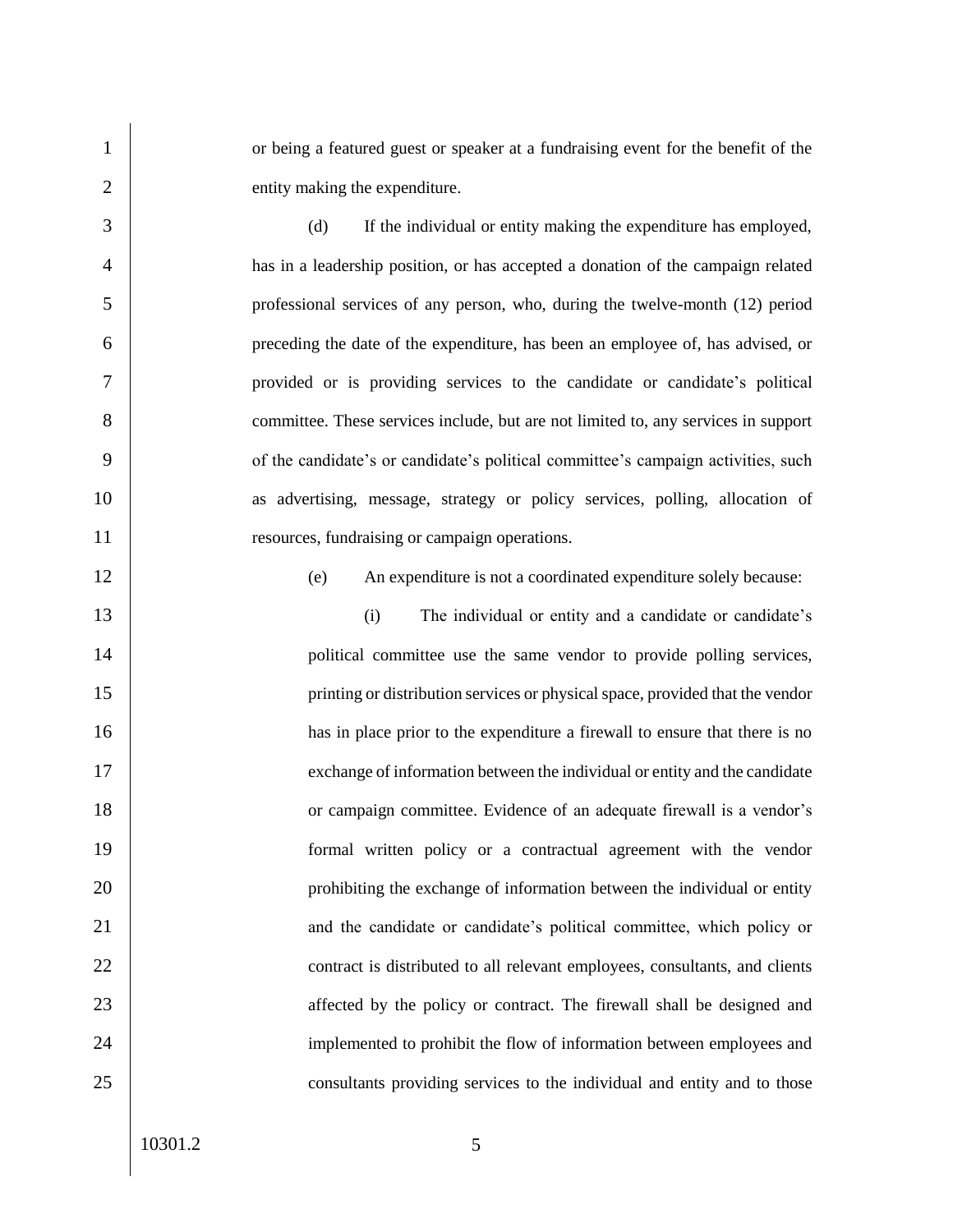10301.2 6 1 currently or previously providing services to the candidate or candidate's 2 political committee. Coordination will be presumed in the absence of such 3 a firewall; or 4 (ii) The individual or entity making the expenditure 5 interviews a candidate; has endorsed a candidate; has obtained from the 6 candidate a biography of the candidate or a position paper, press release, 7 or similar material about the candidate; has invited the candidate to make 8 an appearance before the person's members, employees or shareholders; 9 or has shared space with a candidate or candidate's political committee for 10 one or more single events of limited duration. 11 L. *Election* means any regular or special Santa Fe municipal election. 12 M. *Expenditure* means a payment or transfer of anything of value in exchange for 13 goods, services, property, facilities, or anything of value for the purpose of supporting or opposing 14 the election or defeat of any identifiable candidate or the approval or defeat of a ballot proposition. 15 This includes contributions, subscriptions, distributions, loans, advances, deposits, or gifts of 16 money or anything of value, and includes a contract, a promise or agreement, whether or not legally 17 enforceable, to make an expenditure. The term "expenditure" also means the transfer of funds or 18 anything of value between political committees. 19 N. *Political committee* means any entity that: 20 (1) Is formed for the principal purpose of: 21 (a) Raising or collecting, and expending or contributing money or 22 anything of value for supporting the election or defeat of any identifiable candidate 23 or candidates or for supporting the approval or defeat of ballot propositions; or 24 (b) Coordinating or cooperating in efforts to support the election or 25 defeat of any identifiable candidates or of supporting the approval or defeat of any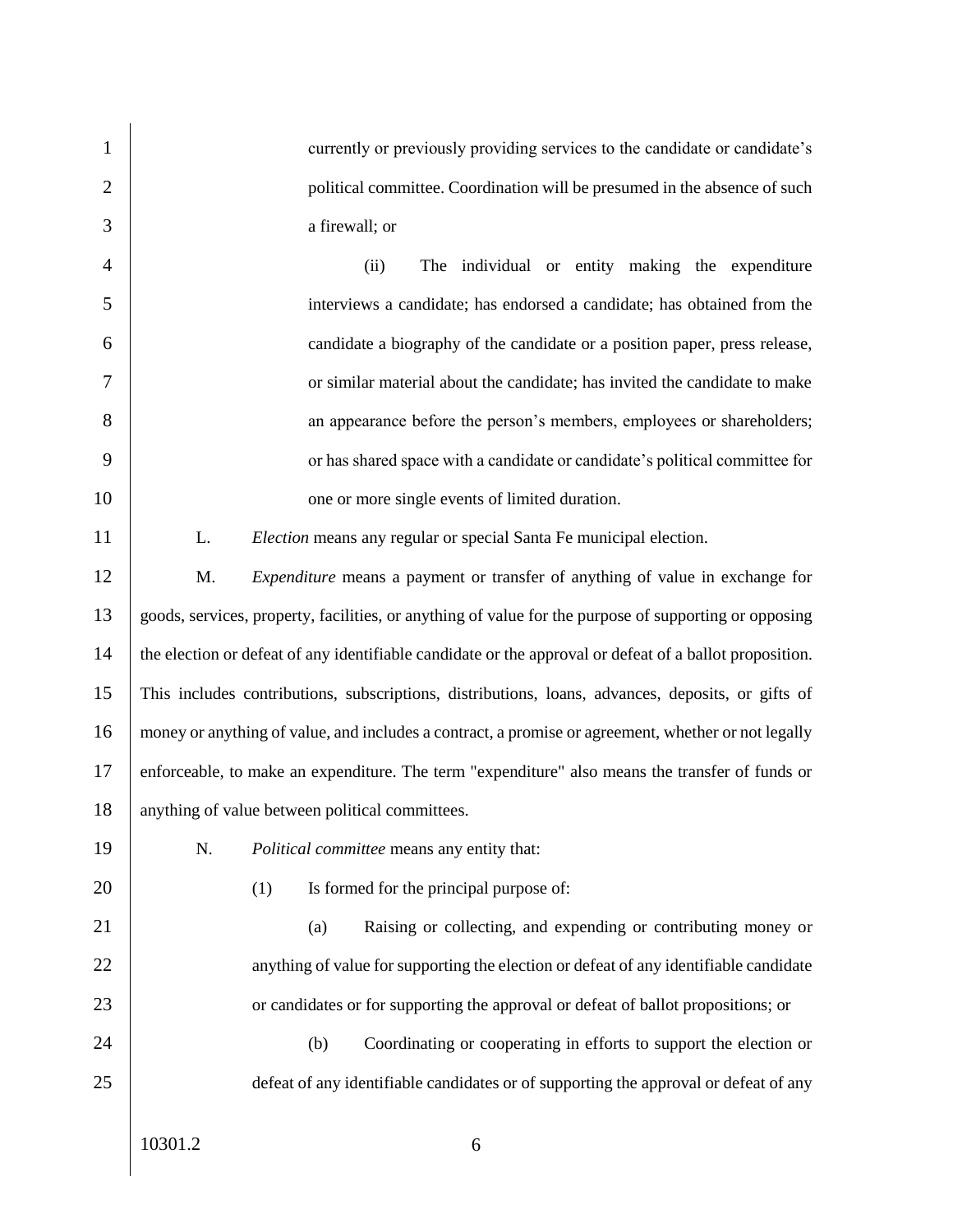1 ballot proposition; and

2 (2) Expends five thousand dollars (\$5,000.00) or more in the aggregate for these 3 principal purposes during a single election.

4 **Section 2. Section 9-2.6 SFCC 1987 (being Ord. No. 2005-14, § 29, as amended) is**  5 **amended to read:**

## 6 **9-2.6 Independently Sponsored Campaign Communications and Reporting.**

7 A. Any person or entity that makes expenditures of five hundred dollars (\$500.00) or more in the aggregate during a single election to pay for any form of public communication including print, broadcast, cable or electronic advertising, billboards, signs, pamphlets, mass mailers, mass electronic mail, recorded phone messages, organized phone-banking or organized precinct-walking, that is disseminated to one hundred (100) or more eligible voters, and that either expressly advocates the election or defeat of a candidate, or the approval or defeat of a ballot 13 proposition; or refers to a clearly identifiable candidate or ballot proposition within sixty (60) days before an election at which the candidate or proposition is on the ballot, shall thereafter, on each of the days prescribed for the filing of campaign finance statements, file with the city clerk a report 16 of all such expenditures made and all contributions received for the purpose of paying for such expenditures on or before the date of the report which have not been previously reported and which 18 are not exempted from reporting by paragraph D of this subsection.

19 B. Each report shall be submitted on a form prescribed by the city clerk. The name 20 and address of the reporting person or entity and the name of its president, chief executive officer, 21 or equivalent position shall be stated in the report.

22 C. Contributions shall be specified by date, amount of contribution, name, address 23 and occupation of the person or entity from whom the contribution was received. No contribution 24 shall be reported in the name of a person who is not the actual contributor or who has been or will 25 be reimbursed or compensated for the contribution by another person. The reporting person or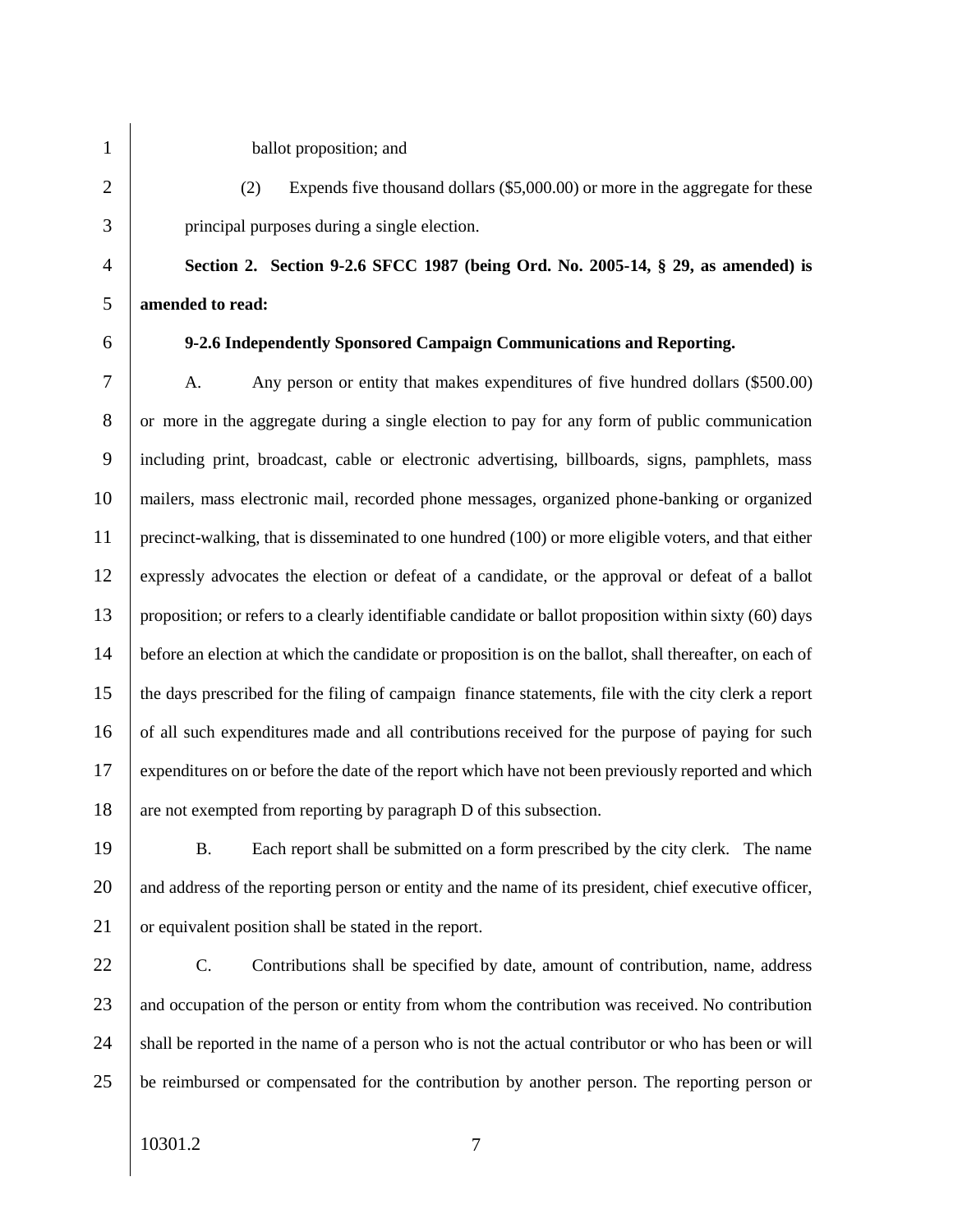1 entity shall certify on the filing that its expenditures were or were not made in cooperation, 2 consultation, or concert with, or at the request or suggestion of, a candidate, his/her representatives 3 or agents or the candidate's political committee.

4 D. A contribution received from a contributor whose aggregate contributions to the 5 reporting person or entity for the purpose of paying for the expenditures covered by Paragraph A 6 of this Section are less than twenty-five dollars  $(\$25.00)$  need not be separately reported, but the 7 amount thereof shall be included in the reported cumulative total of contributions received by the 8 reporting person or entity during the period covered by the report. Where such a contributor makes 9 subsequent contributions that increase the contributor's aggregate total of such contributions to 10 twenty-five dollars (\$25.00) or more, all such contributions from the contributor, regardless of their 11 amount, shall thereafter be separately reported for the reporting period during which they are 12 received.

13 E. Expenditures shall be specified by date, the amount of the expenditure, the name 14 and address of the person or entity where an expenditure was made and the purpose of the 15 expenditure. No report is required under this subsection for expenditures made exclusively for 16 communications to the news media, editorials, reports or commentary by the news media, impartial 17 candidate forums or debates or the announcements thereof, or for impartial voter guides allowed 18 by the Internal Revenue Code for Section  $501(c)(3)$  organizations or a communication by a 19 membership organization or corporation to its current members, stockholders or executive or 20 administrative personnel unless the membership organization or corporation is a campaign 21 \ committee or a political committee.

22 F. Any person or entity that has to file under this subsection and receives 23 contributions from another entity that does not have to disclose its contributors to the city clerk, 24 Shall place the following visible disclosure on its campaign materials: "This campaign material is 25 | supported in part by donations from an organization that is not required to disclose its contributors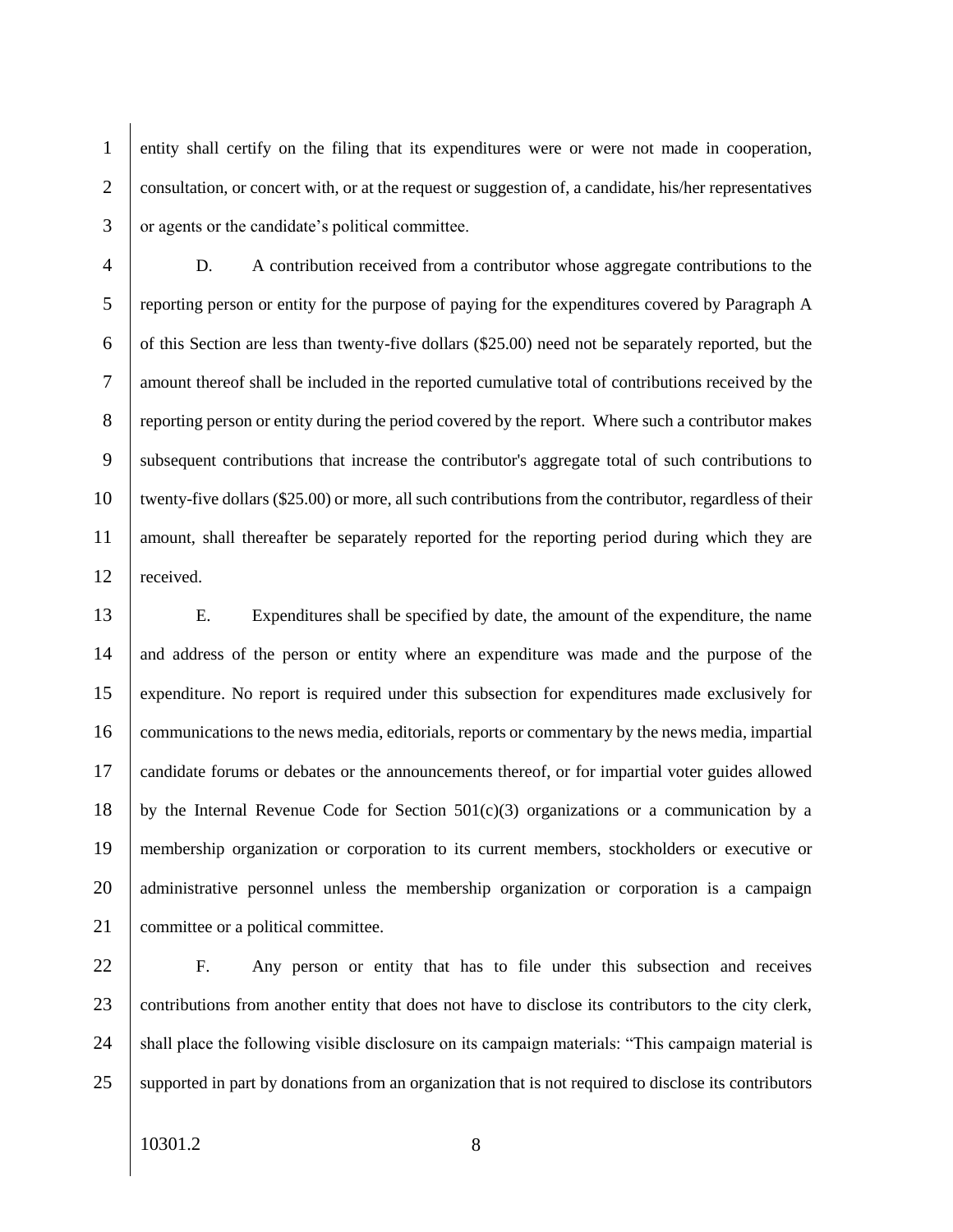| 1              | to the Santa Fe city clerk."                                                                   |
|----------------|------------------------------------------------------------------------------------------------|
| $\overline{c}$ | Section 3. Section 9-2.7 SFCC 1987 (being Ord. No. 1998-41, § 5, as amended) is                |
| 3              | amended to read:                                                                               |
| $\overline{4}$ | 9-2.7 Statement of Political Committee Organization                                            |
| 5              | Every political committee shall file a statement of organization with the city clerk<br>A.     |
| 6              | within ten (10) days of becoming a political committee as defined in Subsection 9-2.3(N) SFCC  |
| 7              | 1987.                                                                                          |
| 8              | The statement of organization shall include but not be limited to:<br><b>B.</b>                |
| 9              | (1)<br>The name, street address, city, county, state, zip code and telephone                   |
| 10             | number of the political committee;                                                             |
| 11             | (2)<br>The full name, street address, city, county, state and telephone number of              |
| 12             | each firm, association, partnership, business trust, corporation, company, committee, and      |
| 13             | other organization or group of individuals with which the political committee is affiliated    |
| 14             | or connected or with which it coordinated or cooperated in its efforts to support the election |
| 15             | or defeat of any identifiable candidate;                                                       |
| 16             | The names, addresses and titles of its officers; or if it has no officers, the<br>(3)          |
| 17             | names, addresses and titles of its responsible leaders;                                        |
| 18             | The full names, addresses and telephone number (home and business) of<br>(4)                   |
| 19             | its campaign treasurer and campaign depository;                                                |
| 20             | (5)<br>The full name of each candidate whom the political committee is                         |
| 21             | supporting or opposing;                                                                        |
| 22             | The ballot proposition concerned, if any, and whether the political<br>(6)                     |
| 23             | committee is in favor of or opposed to such proposition; and                                   |
| 24             | What distribution of surplus funds will be made upon dissolution.<br>(7)                       |
| 25             | C.<br>Any material changes in information previously submitted to the city clerk shall         |
|                |                                                                                                |
|                | 10301.2<br>9                                                                                   |
|                |                                                                                                |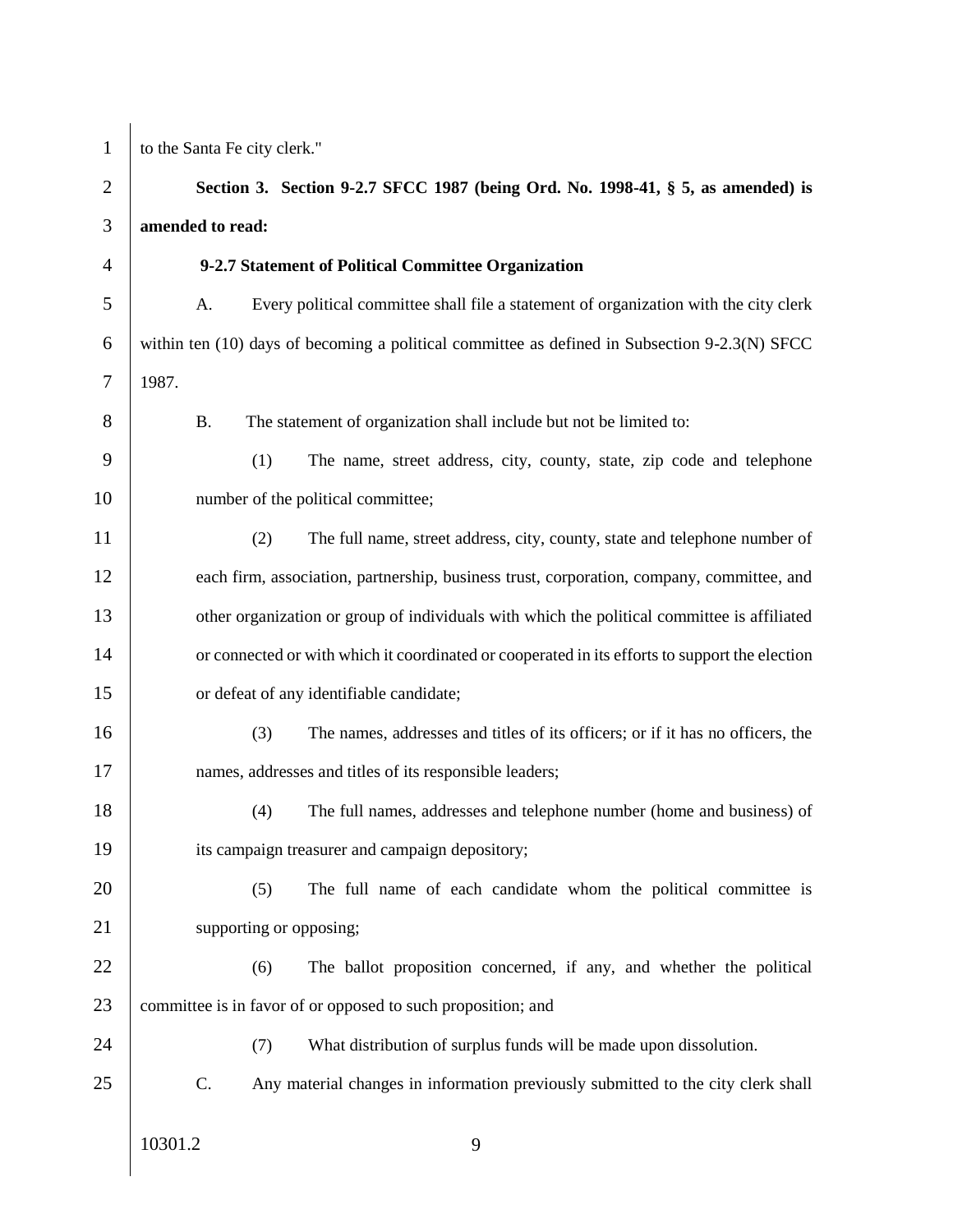1 be reported to the city clerk within ten  $(10)$  days of such change.

2 **Section 4. Section 9-2.11 SFCC 1987 (being Ord. No. 1998-41, § 10, as amended) is**  3 **amended to read:**

## 4 **9-2.11 Campaign Finance Statement; Contents.**

 A. Each campaign finance statement shall be filed in accordance with subsection 9- 2.10 SFCC 1987. The initial statement shall begin with the date of the first contribution or expenditure. Subsequent statements shall begin on the day after the end date of the previous 8 reporting period. Statements shall contain the following information:

9 (1) The funds on hand at the beginning of the period. This shall include the 10 cumulative total amount of all contributions and expenditures. This includes, but is not 11 limited to, contributions and expenditures in aid of, or in opposition to, candidates or ballot 12 propositions before they qualify for the ballot and contributions and expenditures following 13 the election;

14 (2) The full name, home address, occupation, name of employer, date of 15 receipt and amount of each contribution received from each individual contributor from 16 whom a contribution in money, goods, materials, services, facilities or anything of value 17 has been received and whether the contribution was received in cash, by check, by credit 18 card, by electronic transfer or otherwise. No contribution shall be reported in the name of 19 a person who is not the actual contributor, or who has been or will be reimbursed or 20 **compensated for the contribution by another person.** 

21 (3) The full name, type of business, physical address, date of receipt and 22 amount of each contribution for each business or organizational contributor, from whom a 23 contribution in money, goods, materials, services, facilities or anything of value has been 24 received, and whether the contribution was received in cash, by check, by credit card, by 25 electronic transfer or otherwise. No contribution shall be reported in the name of a person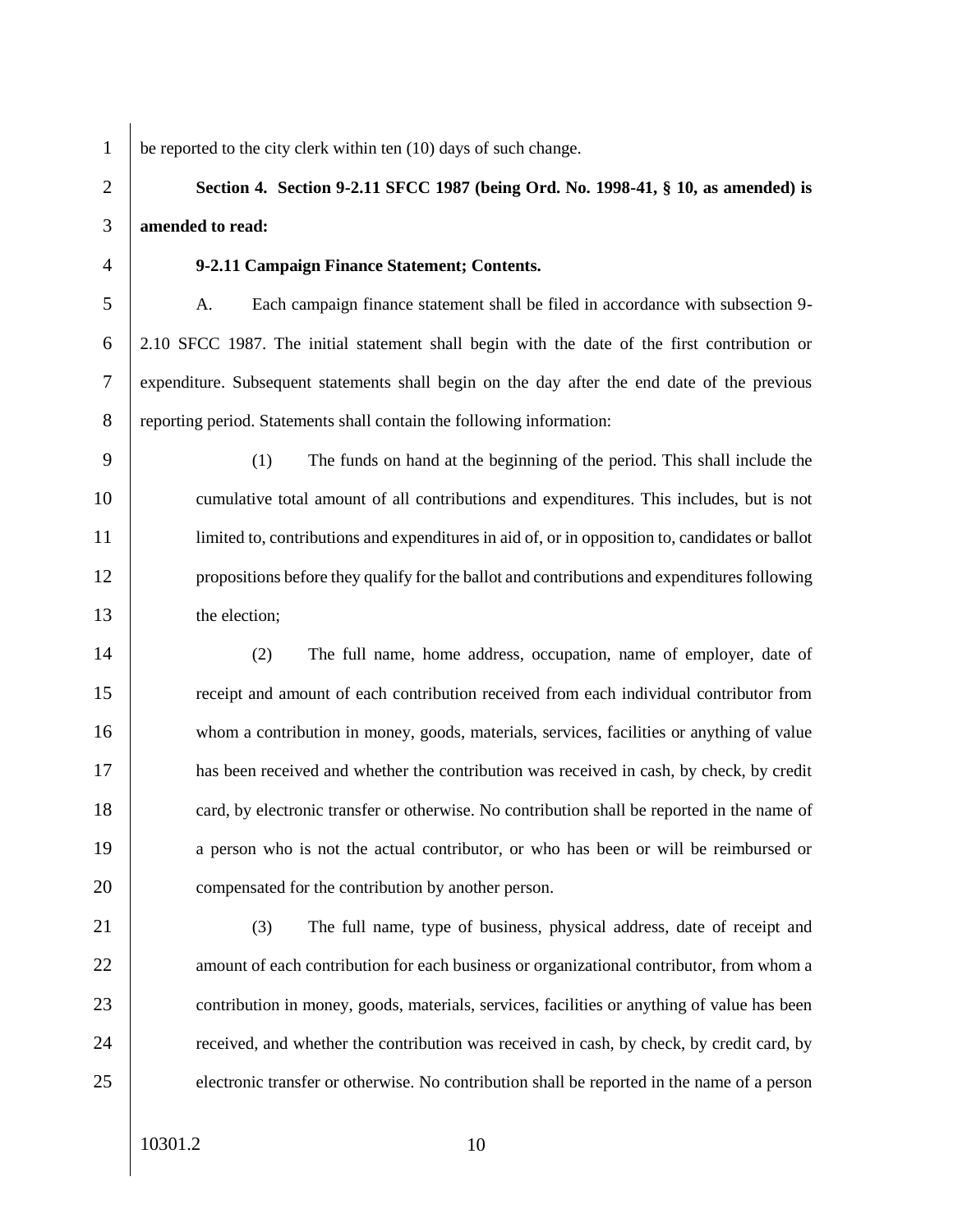1 who is not the actual contributor, or who has been or will be reimbursed or compensated 2 for the contribution by another person.

3 (4) The date of receipt and amount of any anonymous contribution received <sup>4</sup> by the campaign treasurer or deputy campaign treasurer and the disposition that was made 5 of each such contribution pursuant to subsection 9-2.9C SFCC 1987, including the date 6 when it was donated to the city or to a charity and the identity of the recipient of the 7 donation.

8 (5) The full name and complete mailing address of each individual or business 9 to whom an expenditure has been made, the purpose of each campaign expenditure and the 10 date each expenditure was made. This report shall be itemized with the total amount paid 11 to each individual or business for the goods, services or facilities provided;

12 (6) The full name of the candidate or political committee and the full name 13 and complete address of the campaign treasurer or deputy campaign treasurer;

14 (7) For each contributor, the cumulative total of all contributions made; and

15 (8) Where goods, materials, services, facilities, or anything of value other than 16 money is contributed or expended, the monetary value thereof shall be reported at the fair 17 market value.

18 B. A contribution received from a contributor whose aggregate contributions to the 19 candidate or committee are less then twenty-five dollars (\$25.00) need not be separately reported, 20 but the amount thereof shall be included in the reported cumulative total of all contributions 21 received during the period covered by the report. Where such a contributor makes subsequent 22 contributions that increase the contributor's aggregate total to twenty-five dollars (\$25.00) or more, 23 all contributions from the contributor, regardless of their amount, shall thereafter be separately 24 reported for the reporting period during which they are received.

25 C. Loans of money, property or other things made to a candidate or political